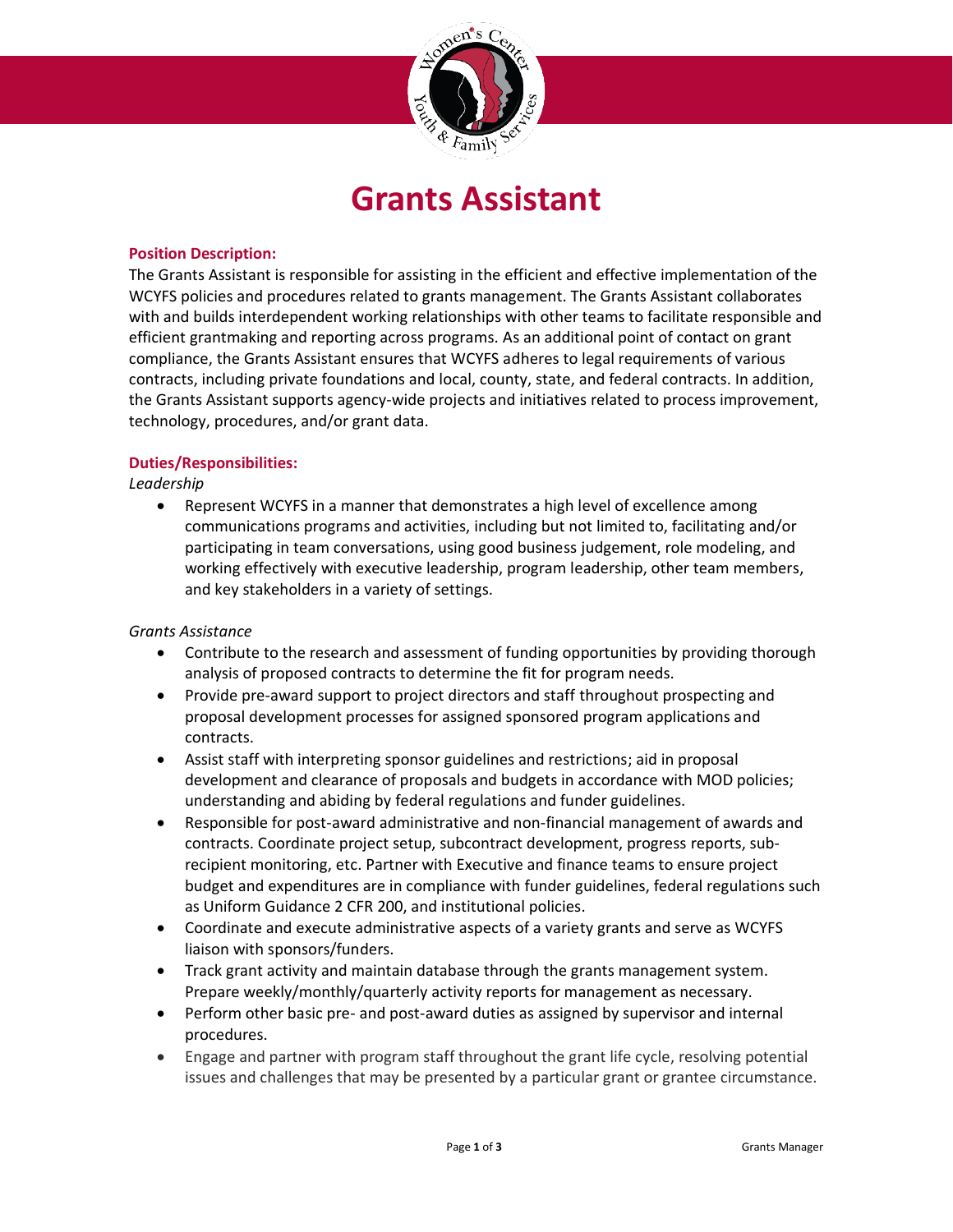

- Review grant recommendations and files, ensuring that grants move expeditiously through the review and approval process with a particular focus on timeliness, quality, and consistency of grants processing.
- Monitor active grants for key issues such as equivalency determination renewals, unsigned agreement letters, payment contingencies, or overdue reporting requirements. Work with program staff to address and resolve open issues.
- Review grants to confirm compliance with IRS regulations and agency requirements.
- Partner with Grants Manager on designing optimal processes and standards appropriate for WCYFS' innovative grant making environment and implementing quality support systems and workflows.
- Develop reports and other tools to ensure data integrity, analyze and convey trends to highlight useful information to support decision-making.
- Assist with overseeing efficient coordination of grant payments as requirements are fulfilled to ensure timeliness and accuracy.
- Other duties assigned.

# *Administration*

• Executes comprehensive and detailed documentation, and performs other administrative tasks, as necessary, to support both program operations and role responsibilities.

# **Required Skills/Abilities:**

- Must support WCYFS mission and be dedicated to eliminating domestic violence, sexual assault, human trafficking and youth homelessness, in addition to supporting the fundamental values of both feminism and the social work profession, including the worth, dignity, and uniqueness of all persons as well as their rights and opportunities.
- Ability to work effectively with individuals from diverse backgrounds and cultures, and awareness of and sensitivity to the cultures represented in San Joaquin County.
- Ability to productively work both autonomously and as a team member.
- Complex Problem Solving identifying complex problems and reviewing related information to develop and evaluate options and implement solutions.
- Excellent verbal and written communication skills.
- Excellent interpersonal and customer service skills.
- Excellent organizational skills and attention to detail.
- Excellent time management skills with a proven ability to meet deadlines.
- Excellent customer service skills with emphasis on respectful and tactful communications.
- Ability to function well in a high-paced and at times stressful environment.
- Proficient with Microsoft Office Suite, social media platforms and other relevant software; MailChimp experience preferred.
- Ability to effectively communicate and work with key stakeholders, including but not limited to government partners, community and individual supporters, executive leadership, and Board of Directors.

## **Education and Experience:**